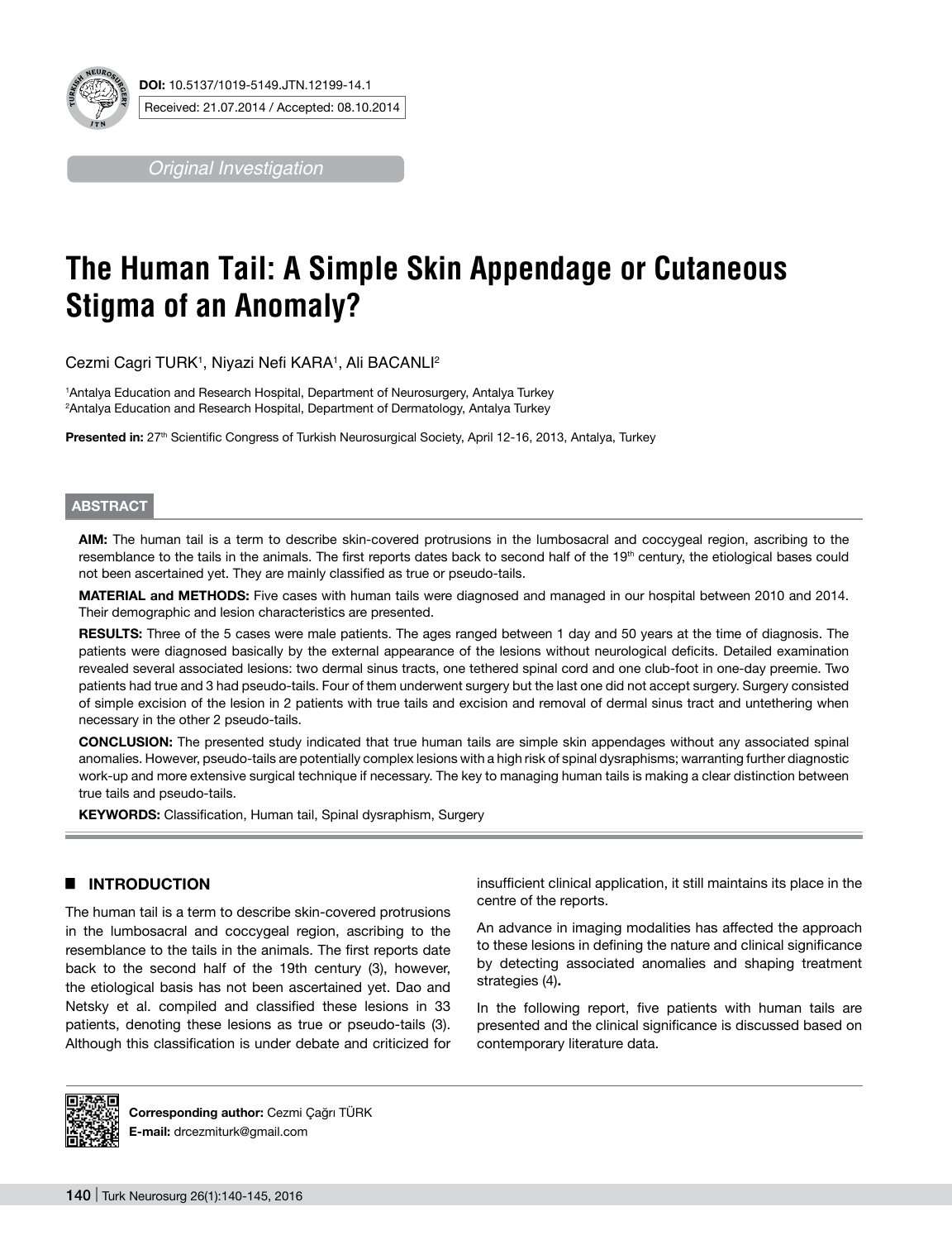## █ **Material and Methods**

Five cases with human tails were diagnosed and managed in our hospital between 2010 and 2014. Three of the 5 cases were male. Their ages ranged between 1 day and 50 years at the time of diagnosis. All patients except the adult patient were referred by obstetricians, pediatric surgeons or dermatologists. The adult patient was first evaluated by general surgeons and neurosurgical consultation was advised because of the location and extension of the lesion. There was generally no associated neurological deficits at the time of diagnosis in our patients. They were referred basically for the external appearance of the lesions. However, detailed examination revealed dermal sinus tracts and club-foot in the one-day preemie. Magnetic resonance (MR) images were obtained for probable spinal dysraphisms (Table I). Two of the cases were classified as true human tails, and the others as pseudo-tails. Four of the cases in childhood were operated; however, the adult patient did not accept the surgery.

## █ **RESULTS**

# *Example Cases*

**Case number 1:** A one-month-old male patient was referred by a pediatric surgeon for the consultation of a tail-like skin protrusion from sacrococcygeal region. His neurological examination was not striking. His MR scans demonstrated fusion defects in the lamina, extension of the appendage into the spinal canal and spinal cord tethering, ending at the L3-4 level (Figure 1A-D). Histopathological evaluation revealed mature epidermal and dermal linings (Figure 2).

**Case number 3:** A three-years old male patient was referred by a pediatric surgeon for a tail-like protrusion from sacral region without any associated anomalies. The family admitted the lesion was diagnosed after birth and surgical removal had been recommended several months later but they were lost to follow-up. Soon after the patient was admitted, he was operated and the skin appendage was removed without any complication (Figure 3A, B). Histopathological evaluation demonstrated tail-like protrusion with mature epidermal and dermal linings (Figure 4).

**Case number 5:** A fifty-year-old male patient was referred by general surgeons for evaluation of a sacrococcygeal mass lesion. The patient's history revealed the presence of a skin appendage, which was diagnosed soon after the birth but could not be removed due to his parents' unwillingness. As the patient did not feel any discomfort other than cosmesis, the lesion was left untouched until last year. Then, the patient reported falling from a chair on his buttock which did not cause any obvious complications at that time. However, the size of the appendage increased in the last year and started to fluctuate upon squeezing and sitting. It was though that there was a connection to the subarachnoid space through coccygeal region. His MR scans were suspicious for a connection through the coccygeal region with obvious collection in the subcutaneous region extending to the coccygeal level. He was advised to undergo surgical treatment but he did not consent to surgery (Figure 5A-D).

# █ **Discussion**

The human tail is a rare congenital anomaly accompanying many medical obscurities. Unfamiliarity arises concerns about the prognosis and the best management strategies, besides familial and social concerns (6). It has been reported at different lengths and at different parts of the spine; from the coccyx to the lumbar region or arising from the midline to the paravertebral areas with different clinical attributes, significance and classification schemes (4).

#### *Classification*

The classification by Dao and Netsky in 1984 is generally

**Table I:** Demographic and Lesion Characteristics of the Patients with Human Tails

| Case           | Age\Sex                   | Complaint                                                          | <b>Neurological</b><br>Exam | Level          | Associated<br>Anomaly                      | <b>Type</b> | Treatment\<br><b>Prognosis</b>                                         |
|----------------|---------------------------|--------------------------------------------------------------------|-----------------------------|----------------|--------------------------------------------|-------------|------------------------------------------------------------------------|
|                | 1 month $\langle$<br>Male | Tail-like appendage                                                | Normal                      | Lumbosacral    | Tethered cord<br>and Dermal<br>sinus tract | Pseudo      | Surgical excision,<br>untethering and<br>dermal sinus tract<br>removal |
| $\overline{c}$ | $3$ month<br>Female       | Protruding lesion in<br>intergluteal area                          | Normal                      | Sacrococcygeal | None                                       | True        | Surgical excision                                                      |
| 3              | 3 years\<br>Male          | Tail-like appendage                                                | Normal                      | Sacral         | None                                       | True        | Surgical excision                                                      |
| 4              | 1 day∖<br>Female          | Protrusion in<br>intergluteal region<br>and dermal sinus<br>tracts | Club Foot                   | Sacral         | Dermal sinus<br>tract                      | Pseudo      | Surgical excision<br>and dermal sinus<br>tracts removal                |
| 5              | 50 years\<br>Male         | Protruding lesion in<br>sacral region                              | Normal                      | Sacrococcygeal | None                                       | Pseudo      | Follow-up                                                              |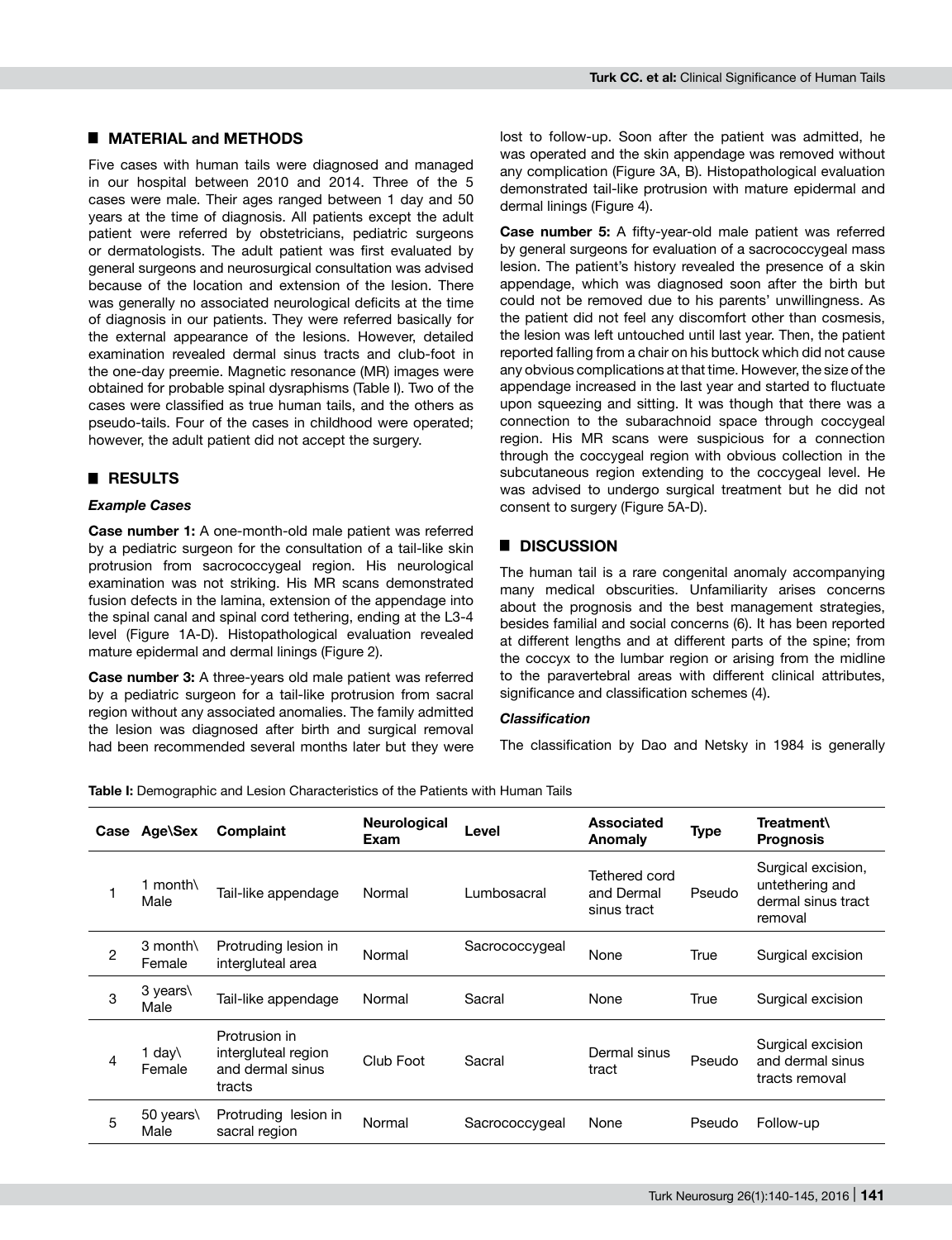

**Figure 1: a)** Picture of pseudo-human tail (case 1) in the lumbosacral region, **b and d)** sagital and axial MR scans; arrow in **(b)** indicating the tail, arrow in (D) indicating the dermal sinus tract extending to the spinal canal. **C)** shows the intraoperative view, the human tail was excised circumferentially and the opening of the dermal sinus is demonstrated (arrow).



**Figure 2:** Hematoxylin and eosin staining of the lesion demonstrating mature epidermal and dermal linings with mild papillomatosis. The subcutaneous region shows increased number of mature adipocytes (H&E stain X6).

referred to for classification of human tails as true or pseudo tail (3). In spite of its connotations, true, in this classification, did not imply close resemblance of the protrusion to a tail, per se, instead; to a structure that may be composed of fatty and connective tissues, including muscle structures and blood vessels without any connection to the spinal canal (3). It is thought to be a benign entity as there is no connection to neural tissues. On the other hand, the pseudo tail term includes those lesions protruding and located in the lumbosacral region and demonstrating resemblance to persistent vestigial tails (true tails) superficially such as coccygeal vertebrae, lipomas, teratomas, chondromegaly, glioma and elongated parasitic fetus (3)**.**

Recent reports have criticized this classification for being inconclusive and obscure from a clinical perspective and naming almost all cases as pseudo-tails. Moreover, it was claimed that this classification was not supported by embryological findings (9)**.** The authors of the report also share similar thoughts as the classification is neither a useful tool for clinical application nor provides clear etiological understanding.

Lin et al. provided a classification scheme based on anatomic location and presence of associated lesions (spinal dys-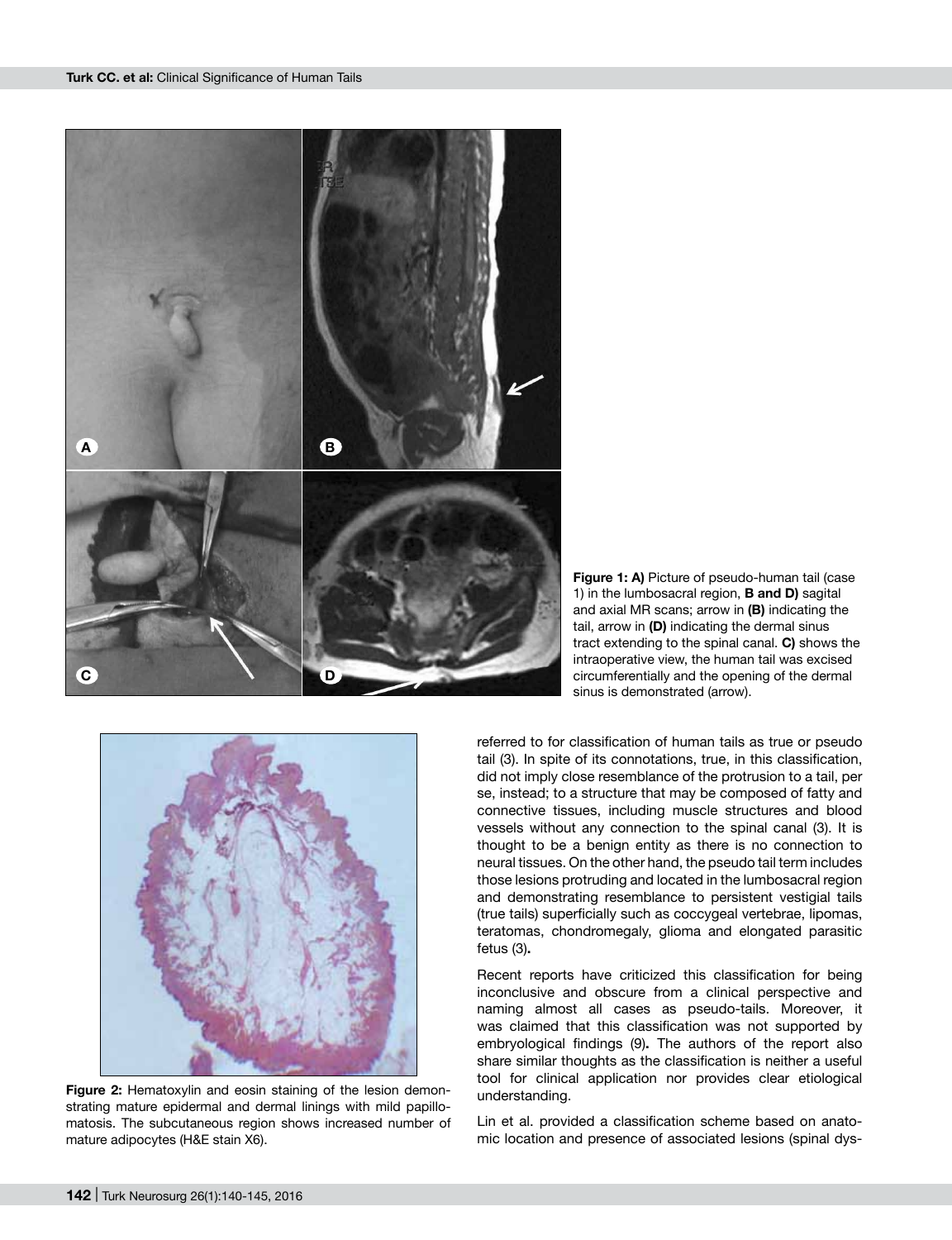

**Figure 3: a)** A true tail in Case no: 3 **b)** intraoperative view showing excision of the tail.



**Figure 4:** A tail-like appendage with normally appearing cutaneous structures and mild papillomatosis with increase in mature adipose tissue in the subcutaneous region (H&E stain X 6).

raphism, lipoma, tethered cord). According to this classification, a lesion located in lumbosacral region is a pseudo-tail, whether associated with spinal dysraphism or not. However, if the same lesion is situated in the gluteal or coccygeal region, association with other lesions is important for deciding on the diagnosis; it is a pseudo-tail if there are any accompanying lesions and it is called a true tail if not (8). Similarly, Cai et al. also considered true tails as benign and cosmetic lesions while pseudo-tails were accepted as a more complex events, representing a cutaneous marker for underlying spinal dysraphism, and detailed diagnostic examinations were recommended (2).

#### *Associated Lesions*

Human tails may be associated with other developmental and non-developmental conditions like spinal dysraphisms, spina bidifa, tethered cord, coccygeal vertabrae, syndactly, and lipomas. There are also few familial cases that were reported previously (1, 9). In an article on lumbosacral mass lesions, the series included lipomas (67%), teratomas (25%) and meningocele cases (4%) (10). It was reported that spinal dysraphism, mostly spina bifida and meningocele, were associated with human tails in 49% of the patients. The figures were 27% and 20% for lipomas and tethered cord, respectively. Club foot was reported in 1 patient in a series of 59 patients (9). In our series, we had one patient with clubfoot anomaly. Two of our patients had associated dermal sinus tracts, only one having tethered spinal cord.

Based on these data, human tails should not be classified as benign lesions straightforwardly in spite of some previous reports (12), and they should undergo more detailed radiological work-up because of the risk of underlying spinal cord involvement.

#### *Surgical Treatment*

Management of human tails is basically surgical (5), however, what differs is the extent of surgery depending on the lesion being a true tail or a pseudo-tail. A true human tail is accepted as a failure of regression in fetal life and so this caudal appendage should be treated as a benign lesion and the treatment is simple excision for cosmetic reasons. On the other hand, a pseudo-tail is generally a cutaneous representation of an underlying associated condition and has a common ectodermal origin with the skin and nervous system. Surgical treatment will include more extensive surgery for both removal of the lesion and untethering of the spinal cord or removing dermal sinus tracts, when necessary (8). In our series, 3 cases had pseudo-tails and other 2 had true tails. All of the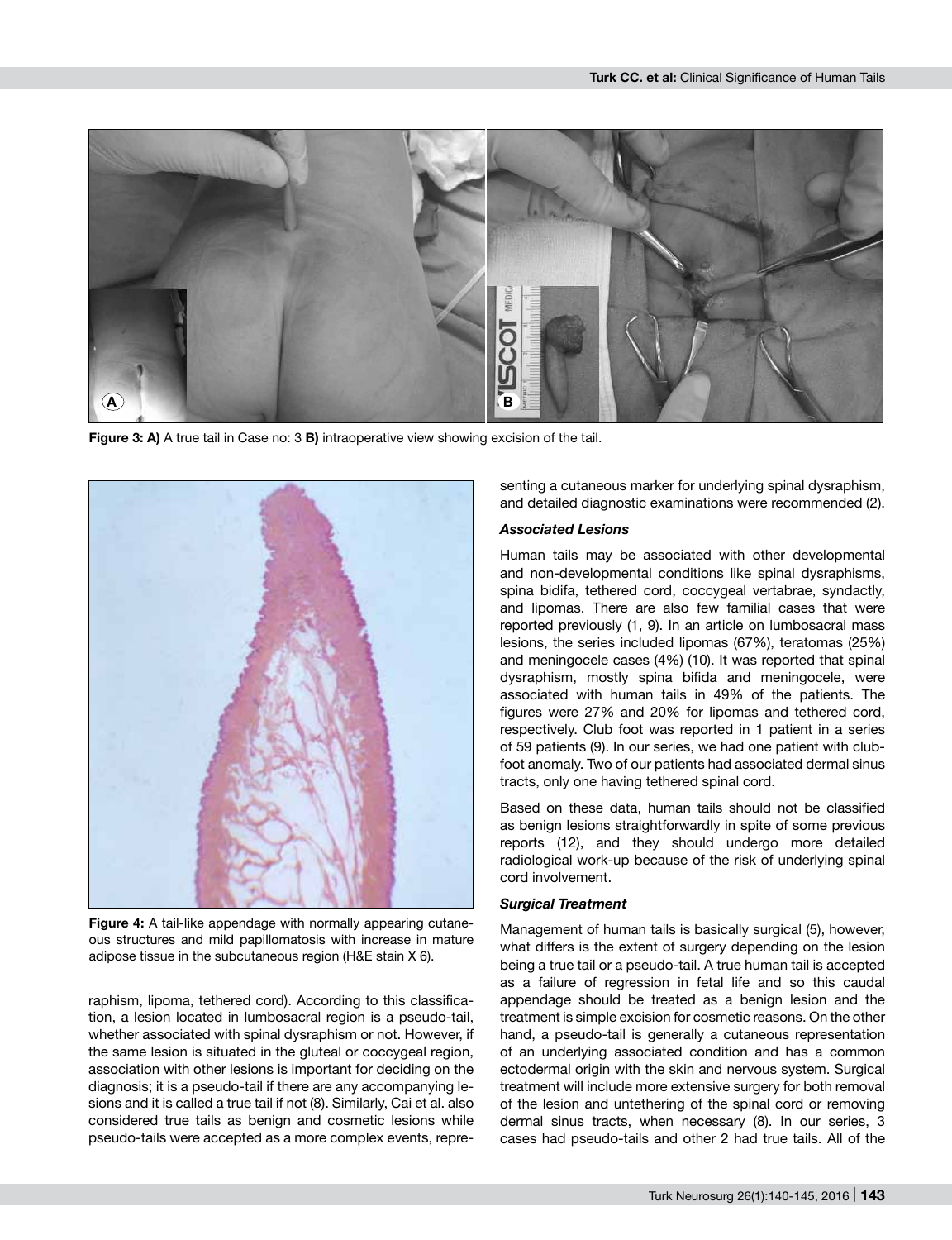



true lesions were treated with simple surgical excision of the tail. Two patients with pseudo-tails were operated for deeper extensions and removal of dermal sinus tracts. Untethering of the spinal cord was only performed in one case. The surgical procedure was uncomplicated in all 4 patients.

Spinal dysraphism therefore needs to be sought and the distinction between a true and pseudo-tail should be made in every case (5, 7)**.**

One other question about the surgery may be the timing. In the literature one article address this issue and indicates that the timing was basically related to the presence of a tethered cord. If neurological findings allow, delaying the surgery for 3 months or until the patients' weight reaches 5 kg has been recommended (11)**.** In the literature, one other report emphasizes the probable deterioration in years with a tethered cord, and suggests early surgery for untethering before 2 years of age in order to keep the patients free of symptoms. Moreover, long-term follow-up was recommended (9).

#### *Prognosis*

The natural course of the human tail has not been well reported previously. Donovan and Pedersen et al. showed about 50% growth of the tail in the first month, involving both the length and the thickness (4). Moreover, they postulated probable

disappearance of dermal sinus tracts that were present at birth, but lost at follow-up MRs. In our series, we observed the late stages of human tails; one patient who was 3 years old was diagnosed at birth but lost to follow up to another center and observed 3 years later in our clinic. The family claimed elongation of the tail. However, we do not have any objective measurement. The other patient was unique in that the patient's presentation was in adulthood. The lesion was claimed to be finger-like at birth. No growth in the lesion was observed before the falling incident. There could have been some growth beyond the memory of the patient in the childhood period, however, this information is obscure at the moment. It is still interesting that the lesion enlarged gradually following the falling incident, which might have caused recanalisation of the dermal sinus tracts or a rudimentary connection to the spinal canal leading to dilation of the skin-appendage in the gluteal region. The natural course of pseudo-tails need further reports to elucidate the potential for any complications in the late period.

# █ **Conclusions**

The presented study showed that true human tails are simple skin appendages without any associated spinal anomalies and have a favorable outcome. However, pseudo-tails are